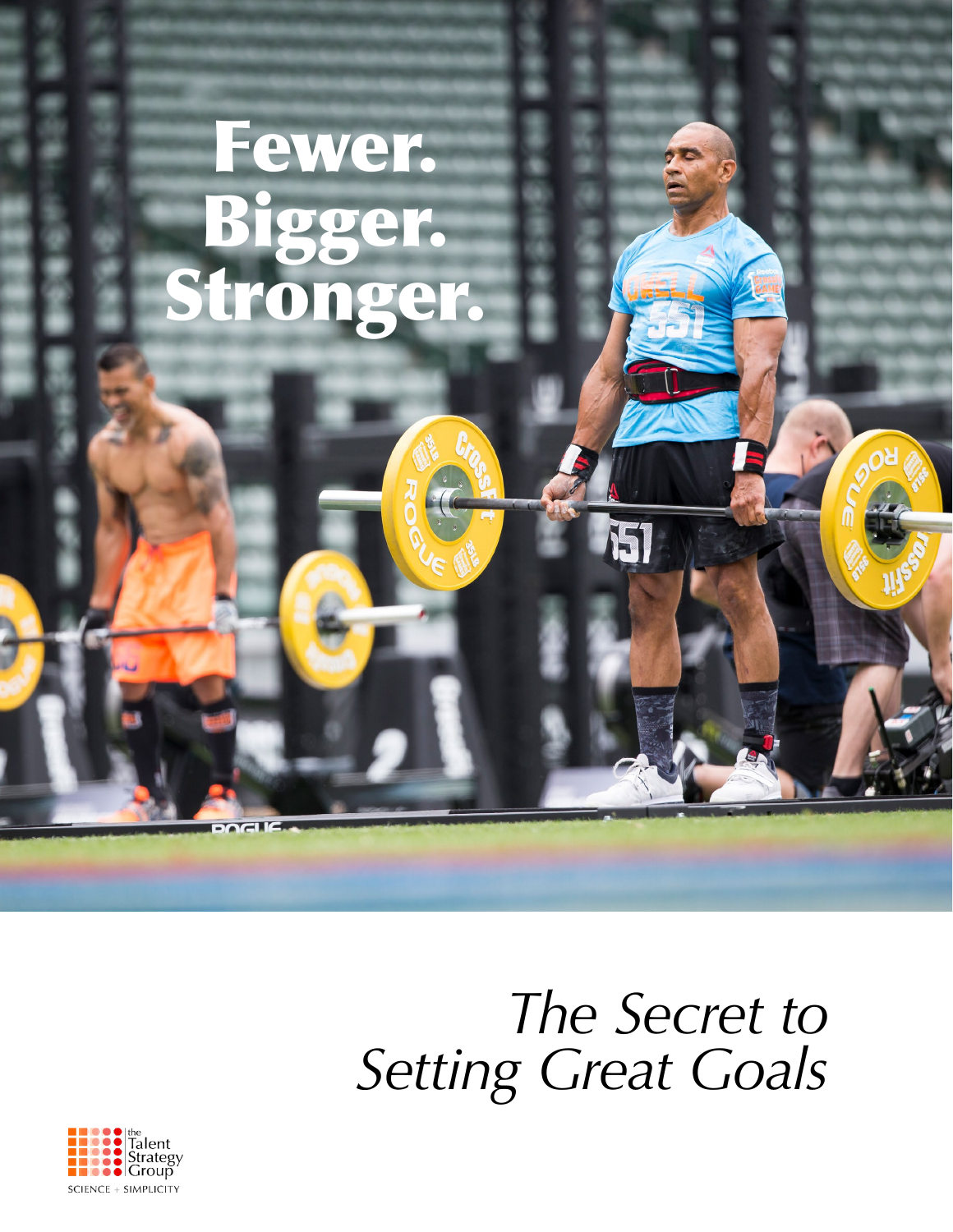

## Fewer. Bigger. Stronger. The Secret to Setting Great Goals

by Marc Effron, President, The Talent Strategy Group

While the popular dialogue is focused on ratings, ranking and reviews, the power in performance management comes from great goal setting. Invest your time productively by building your organization's capability to set fewer, bigger and more powerful goals.

#### **Start with the Science**

As always, we start with the science and there's powerful science to help us to set great goals, including the facts that:

- **• Goals deliver better results than no goals**: It's a bit intuitive but it's also been tested and proven that giving someone a specific goal results in higher performance than merely asking them to "do their best." In short, goals motivate performance. Those who argue that we don't need performance management ignore this fundamental truth.<sup>1</sup>
- **• Bigger goals create bigger results**: Individuals respond to additional challenge with additional effort,

so every goal should be set to the maximum level of stretch.2 Most goal setting leaves performance "on the table" because we aren't challenging employees to high enough performance. A bigger goal does not translate into more work, just more focus on the few things that matter most.

**• It doesn't matter who sets the goal (kind of)**: People will deliver similar results whether they set their own goals or someone sets their goals for them. In theory, this means that it shouldn't matter who starts the goal setting process, but we have a strong preference for managers to lead this process and we describe why below.3

#### **Set a Strong Foundation**

We strongly recommend that you have an executive Talent Philosophy in place before designing performance management to ensure that your design reflects what your executive team will support. A talent philosophy is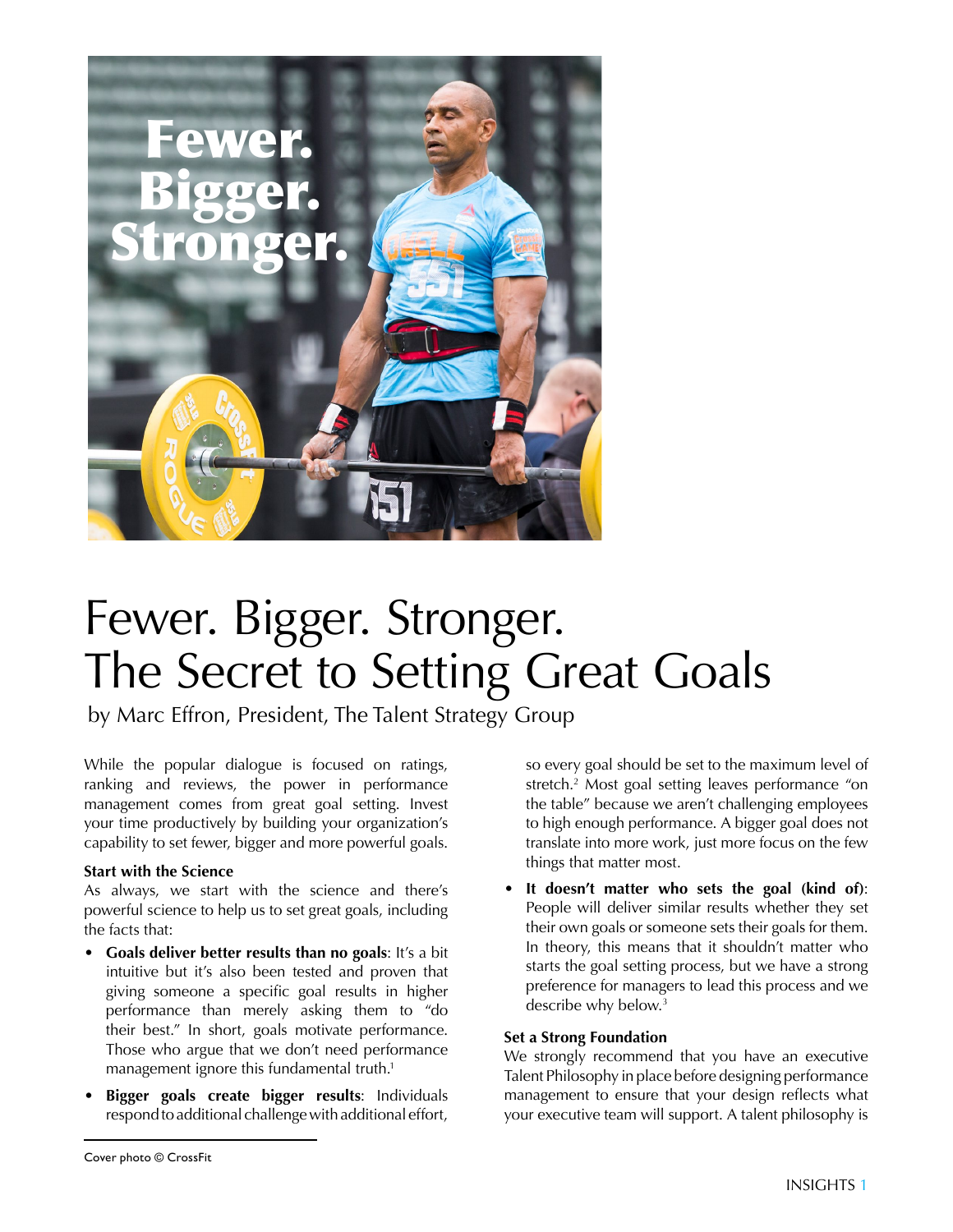your executive team's beliefs about how talent should be managed to achieve the business strategy.

If you don't know their views on the relative importance of behaviors, differentiation, performance, etc., when you design the process, it's far more likely they won't support the final result. You can learn more about talent philosophy [here.](http://www.talentstrategygroup.com/publications/talent-strategy/an-update-what-s-your-talent-philosophy)

#### **Set Great Goals**

Setting brilliant goals takes effort but it's well within the capability of every one of your managers. Here's how to make it happen:

meaningful promises they can make to the company for that performance cycle. You can help managers get there by:

**• Set a limit of 1 – 4 goals**: We've found that limiting the number of goals is the essential starting point for creating great goals. The logic of fewer goals is that, while we're all busy and working on important things, none of us has more than four *truly* meaningful things to get done during the year.

Identifying those few things provides clarity and direction. It doesn't mean there aren't other important objectives to accomplish. It simply says

### An employee's goals should represent the most meaningful promises they are making to the company.

#### **1. Get Aligned**

It's the question most HR professionals get wrong in our quiz of [The Science of Performance Management](http://bit.ly/TMSciQuiz). Many believe that employees should set their own goals, and they ascribe any number of benefits to that choice from more motivation and better task alignment to higher performance. To our note above however, the science is clear that who sets the goals does not matter.

Our point of view is that managers are best positioned to both translate requirements from the level above them to the level below them *and* to set goals with greater stretch than the employee would naturally include. For that reason, we recommend manager-led goal setting to ensure alignment and stretch.

Manager-led means clarifying for direct reports the three or four large goals for the group and asking the employees to identify three or four big commitments they'll make to achieve those goals. It doesn't mean that the manager tells their direct reports exactly what their goals should be.

#### **2. Make them Fewer and Bigger**

In many organizations employees' goals resemble project plans, task lists or job descriptions, not the few, largest contributions they can make to the company's success. Since we know that bigger goals get better results, an employee's goals should represent the most

that these are the contributions that will most differentiate someone's performance.

- **Prioritize**: Getting to a few goals typically requires employees to prioritize and combine their activities into fewer, more meaningful objectives. Two helpful tactics for prioritizing are:
	- **Compress activities**: It's easy to become so focused on project plans or big activities that we lose sight of the true objective that employees are trying to achieve. Compressing goals involves combining smaller goals or activities into a larger, more meaningful and potentially impactful goal.

Sometimes that means asking "What's the largest possible benefit these activities could deliver?" or "What's the ultimate outcome that you're trying to reach with these activities?". Employees sometimes resist this activity because they want credit for activity (even big activity) rather than results.

Your job as a manager is to elevate their thinking to help them see the metrics and achievements that truly matter. For an example of how this process works, see "Box 1: Compressing Goals."

Rank: Ranking goals allows you to take a list of important goals and identify the top three or four. The key question to ask when faced with a list of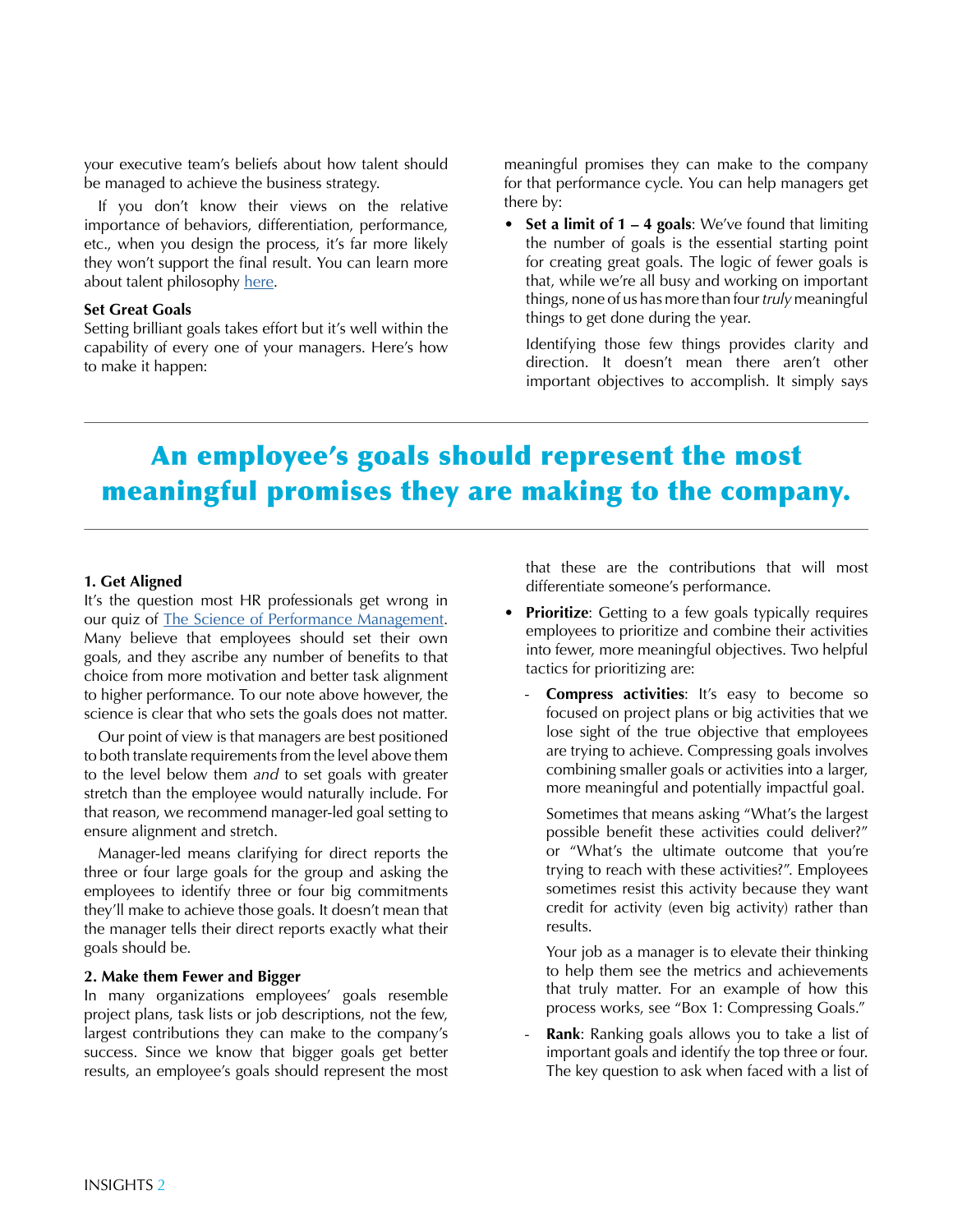10 – 12 goals is "Which of these goals represents the largest performance promise you can make to our organization this year?" or "Which of these goals will have the largest positive impact on the business strategy?"

#### **3. Get Simple**

Taking work and distractions out of the goal setting process benefits the organization and makes HR look more competent and business-focused. A few things that can quickly simplify the process are:

- **• No behavioral goals**: If you take one of your three or four goals and assign it to a behavior, you're saying that improving a behavior is more important than any other performance goal that could be set. Our perspective is that if behaviors need to improve, that can be stated without making it a goal. Many organizations formally incorporate behaviors into the review process, so there's a specific opportunity to hold employees accountable for behaviors at review time.
- **• No weighting**: Some organizations still allow managers to indicate how important a goal is by giving it a specific weighting (i.e. 24%, 40%). This adds complexity with absolutely no value.

Goals may change in importance during the performance period. That invalidates weighting. Weighting also implies that calculating performance will be a formulaic exercise, which we strongly advise against. And, it's quite simple to either list the goals in order of importance or just tell an employee

may be all in one category or spread across many, but forcing goals by category suggests that you're trading off maximizing performance for alignment with an arbitrary framework.

**• Be SIMple, not SMART**: The classic SMART goal framework isn't wrong, but you can set a very SMART goal that isn't the big, meaningful, challenging goal that we described earlier. To reinforce that great goals should only capture the most important things, we prefer to say that goals should be Specific, Important and Measurable – SIMple.

#### **4. Guarantee Great Goal Quality**

The steps above will help managers set better goals but you'll still want to ensure that goal-setting is working well across your organization. We assume that managers will review their direct reports' goals but also recommend:

**• Selectively audit goals**: "We don't want to be the HR police" say HR business partners when we suggest that they audit goals. Our response is "Shine up your badge" because there's no larger impact that HR can have on the business than helping to drive higher performance.

HR should be goal setting experts and know the business well enough to understand if goals are being set at a reasonable level of stretch and quality. Business partners should read through 10% to 15% of the goals set in their group or division. They should

### The logic of fewer goals is that, while we're all busy and working on important things, none of us has more than four truly meaningful things to get done during the year.

which goal they should prioritize.

**• No classification**: There's no benefit to forcing employees to write goals in specific categories because they correspond to a balanced scorecard, the four priorities of the senior team or some other framework. Goals should represent the few, largest contributions an employee promises to make. Those

provide helpful, not punitive, feedback to managers about how these goals could be improved. When managers know that someone is paying attention to the quality of the goals they set, they're likely to pay more attention to quality and stretch.

**• Goal Calibration**: Goal calibration is a fast and easy process to ensure the goals set by each team